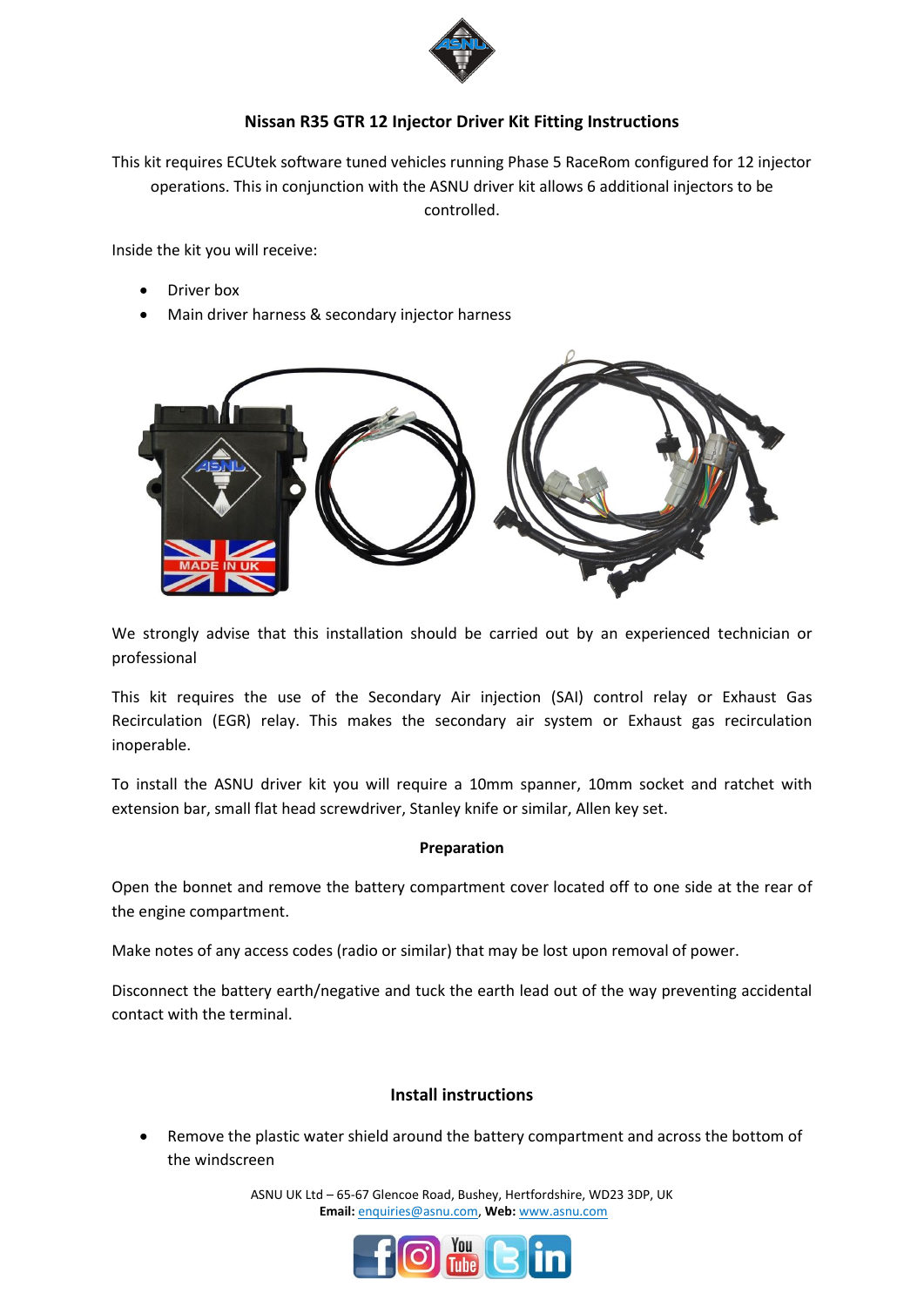

 Mount the driver to the driver box frame using M6 bolts, with the connector plugs facing upwards (this allows you to see the fault /operating LED) on early models. Later units have a status indicator that can be dash mounted on a flying lead.



- Mount the driver box to the unused studs next to the fuse box and secure with nuts.
- Located in front of the battery is the SAI /EGR relay box. De-mount and then remove the upper and lower housing of the SAI and EGR relay box. Run the wire and dummy relay through the existing hole in the underside of the lower housing and internally up through the empty relay hole and into the relay housing. Fit the dummy relay and ensure it is fully engaged. Rebuild and refit the relay box.
- SAI possible locations SAI relay is light blue in colour as shown below:



 Connect the main driver harness to the driver box. The plugs are different and will only fit one way round; ensure they are fully engaged.

> ASNU UK Ltd – 65-67 Glencoe Road, Bushey, Hertfordshire, WD23 3DP, UK **Email:** enquiries@asnu.com, **Web:** [www.asnu.com](http://www.asnu.com/)

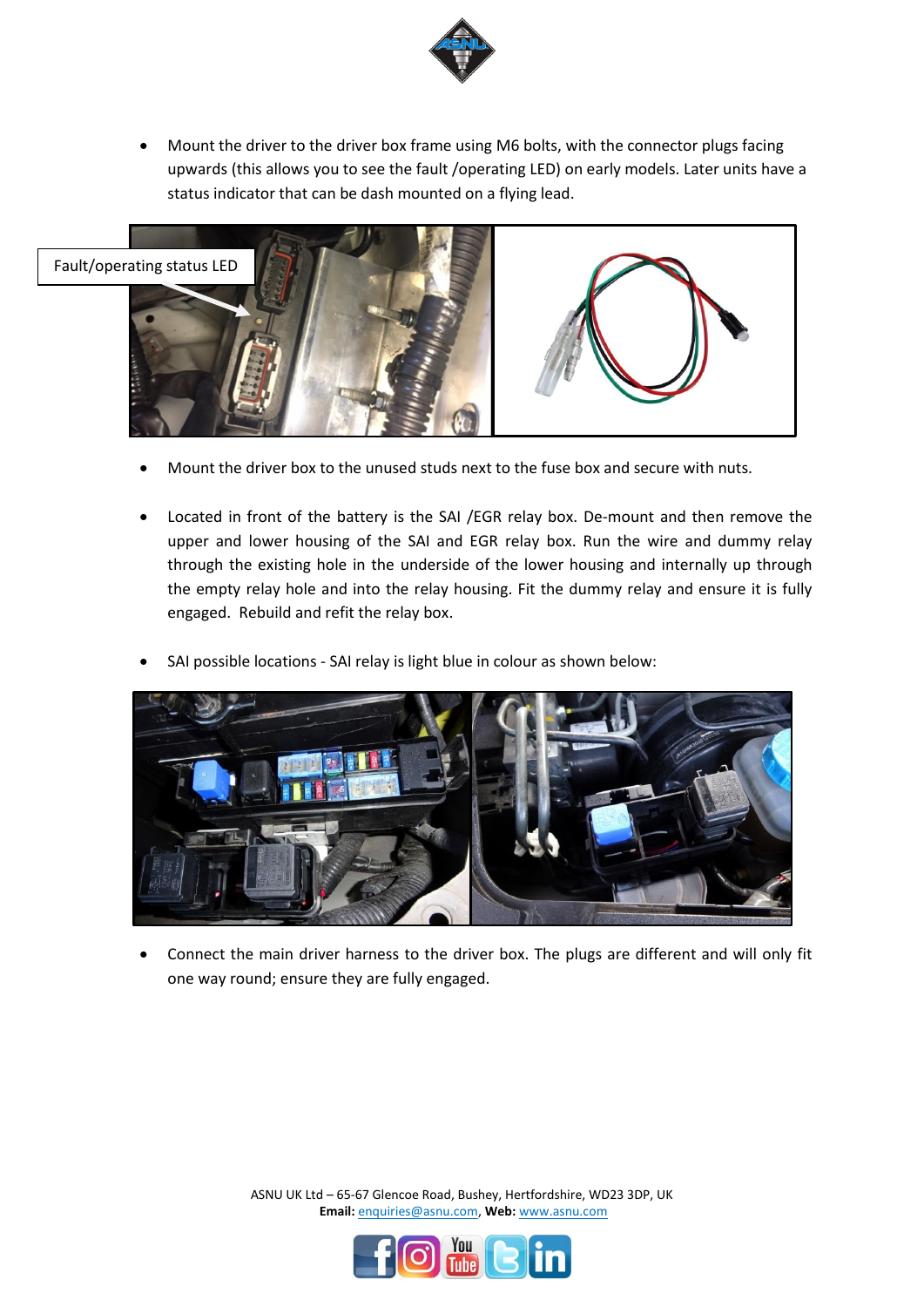

Earth cable running from Secondary driver box to battery earth

Cable with dummy relay running to SAI /EGR relay box



 Run the driver harness along the back of the bulkhead/firewall until you reach the centre of the engine bay. Next to where the OE harness passes through the bulkhead there is a redundant grommet.



- Carefully pass the driver harness and secondary loom through the bulkhead grommet taking care not to trap or damage any wiring and reseal with tape.
- Refit the plastic covers.
- Locate the main engine to injector driver harness located on the back of the engine (shown below in light grey). Unclip the two halves of the connector and clip the two matching connectors in place ensuring they are locked in. You will now have 2 pairs of connectors that look the same.



View of rear of engine. Connector is located in the centre below the SAI pipes

ASNU UK Ltd – 65-67 Glencoe Road, Bushey, Hertfordshire, WD23 3DP, UK **Email:** enquiries@asnu.com, **Web:** [www.asnu.com](http://www.asnu.com/)

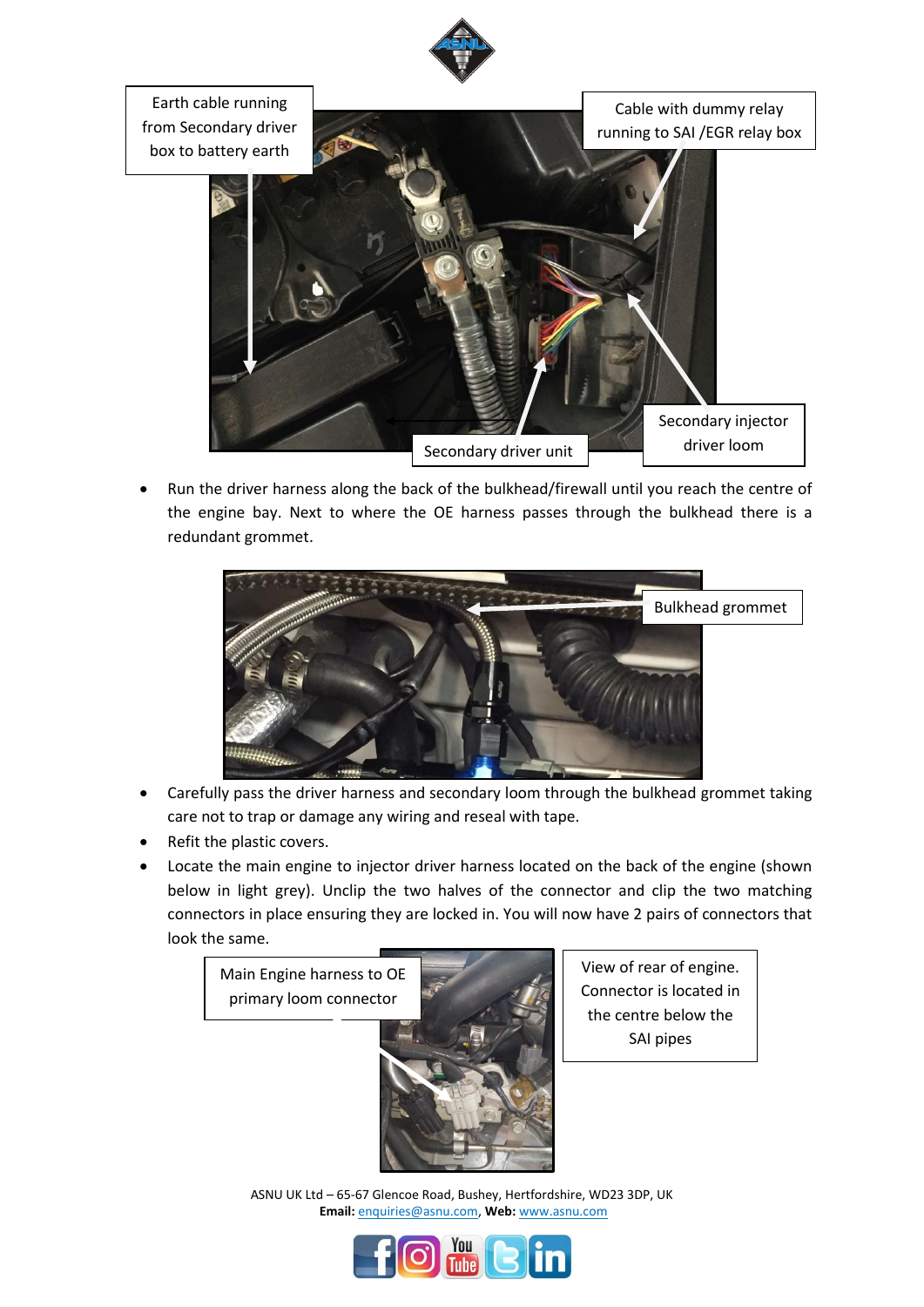

- Run the secondary injector loom up to the top of the engine and connect to the injectors. The loom is numbered for each injector. The firing order on a VR38DETT engine looking into the engine bay is 1, 3, 5 on the left hand bank running front to rear and 2, 4, 6 on the right hand bank.
- Go back to the battery compartment and connect the battery earth and the driver ring terminal to the battery earth.
- Unplug LED from the end of the indicator harness, pass the harness connectors thorough the bulkhead and pull the wiring loom through. Make sure it does not interfere with any pedal travel or operation then clip into place.
- Drill 6mm hole in an appropriate location that can be accessed from the rear. Feed the connectors on the LED through from the front and push the indicator LED fully home. Connect the LED back to the indicator harness.



## **Post Installation Testing**

Running a 12 injector setup on a 6 injector fuelling map, may cause an exceptionally rich running condition. This can cause damage such as bore wash and could allow the engine to hydraulic lock and the secondary injectors will operate when SAI or EGR is requested by the ECU.

## **Diagnostics & Safety**

The driver unit is equipped with a status indicator LED for fault diagnostics: RED for fault present, AMBER indicates OK ready to operate or in standby only operating 6 injectors, GREEN for correct operation.

The driver is a pass through design, meaning it has the capability to both control the secondary injectors and to shutdown both the primary and secondary injectors in case of a fault. If the main engine ECU shuts down an individual injector, the ASNU driver will also shut down the corresponding secondary injector.

The system is equipped with a low battery voltage cut out to prevent damage to the engine or driver system if low battery voltage occurs. In this condition neither the primary or secondary injectors will operate. The shutdown threshold is 9 volts. To show this the LED will show RED.

> ASNU UK Ltd – 65-67 Glencoe Road, Bushey, Hertfordshire, WD23 3DP, UK **Email:** enquiries@asnu.com, **Web:** [www.asnu.com](http://www.asnu.com/)